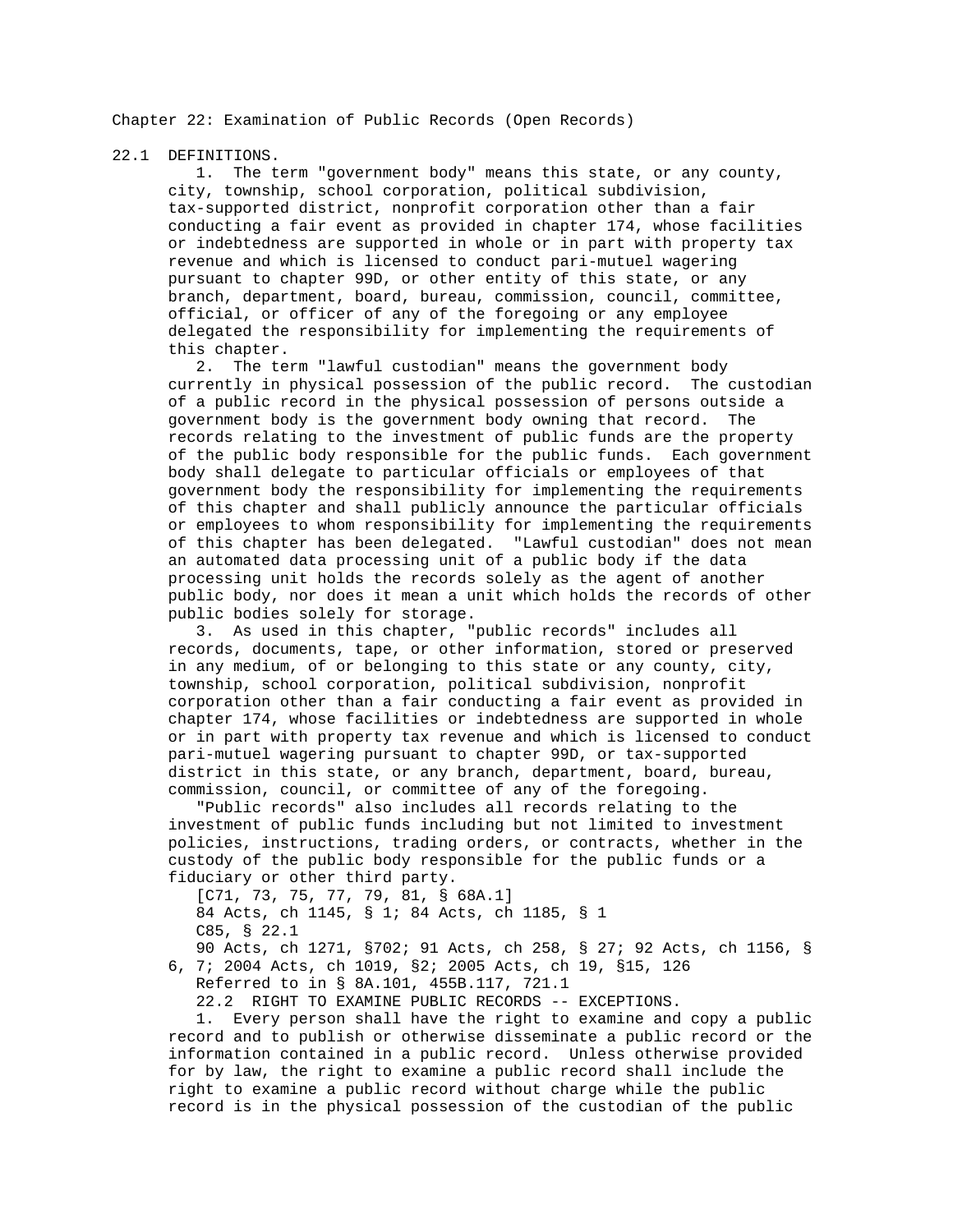record. The right to copy a public record shall include the right to make photographs or photographic copies while the public record is in the possession of the custodian of the public record. All rights under this section are in addition to the right to obtain a certified copy of a public record under section 622.46.

 2. A government body shall not prevent the examination or copying of a public record by contracting with a nongovernment body to perform any of its duties or functions.

 3. However, notwithstanding subsections 1 and 2, a government body is not required to permit access to or use of the following:

 a. A geographic computer database by any person except upon terms and conditions acceptable to the governing body. The governing body shall establish reasonable rates and procedures for the retrieval of specified records, which are not confidential records, stored in the database upon the request of any person.

 b. Data processing software developed by the government body, as provided in section 22.3A.

 [C71, 73, 75, 77, 79, 81, § 68A.2] 84 Acts, ch 1185, § 2

C85, § 22.2

 89 Acts, ch 189, § 1; 96 Acts, ch 1099, § 14; 98 Acts, ch 1224, § 17

 Referred to in § 8A.106, 8A.341, 22.14, 68B.32A, 331.608, 388.9, 459.304, 459A.208, 904.602

22.3 SUPERVISION -- FEES.

 1. The examination and copying of public records shall be done under the supervision of the lawful custodian of the records or the custodian's authorized designee. The lawful custodian shall not require the physical presence of a person requesting or receiving a copy of a public record and shall fulfill requests for a copy of a public record received in writing, by telephone, or by electronic means. Fulfillment of a request for a copy of a public record may be contingent upon receipt of payment of expenses to be incurred in fulfilling the request and such estimated expenses shall be communicated to the requester upon receipt of the request. The lawful custodian may adopt and enforce reasonable rules regarding the examination and copying of the records and the protection of the records against damage or disorganization. The lawful custodian shall provide a suitable place for the examination and copying of the records, but if it is impracticable to do the examination and copying of the records in the office of the lawful custodian, the person desiring to examine or copy shall pay any necessary expenses of providing a place for the examination and copying.

 2. All expenses of the examination and copying shall be paid by the person desiring to examine or copy. The lawful custodian may charge a reasonable fee for the services of the lawful custodian or the custodian's authorized designee in supervising the examination and copying of the records. If copy equipment is available at the office of the lawful custodian of any public records, the lawful custodian shall provide any person a reasonable number of copies of any public record in the custody of the office upon the payment of a fee. The fee for the copying service as determined by the lawful custodian shall not exceed the actual cost of providing the service. Actual costs shall include only those expenses directly attributable to supervising the examination of and making and providing copies of public records. Actual costs shall not include charges for ordinary expenses or costs such as employment benefits, depreciation,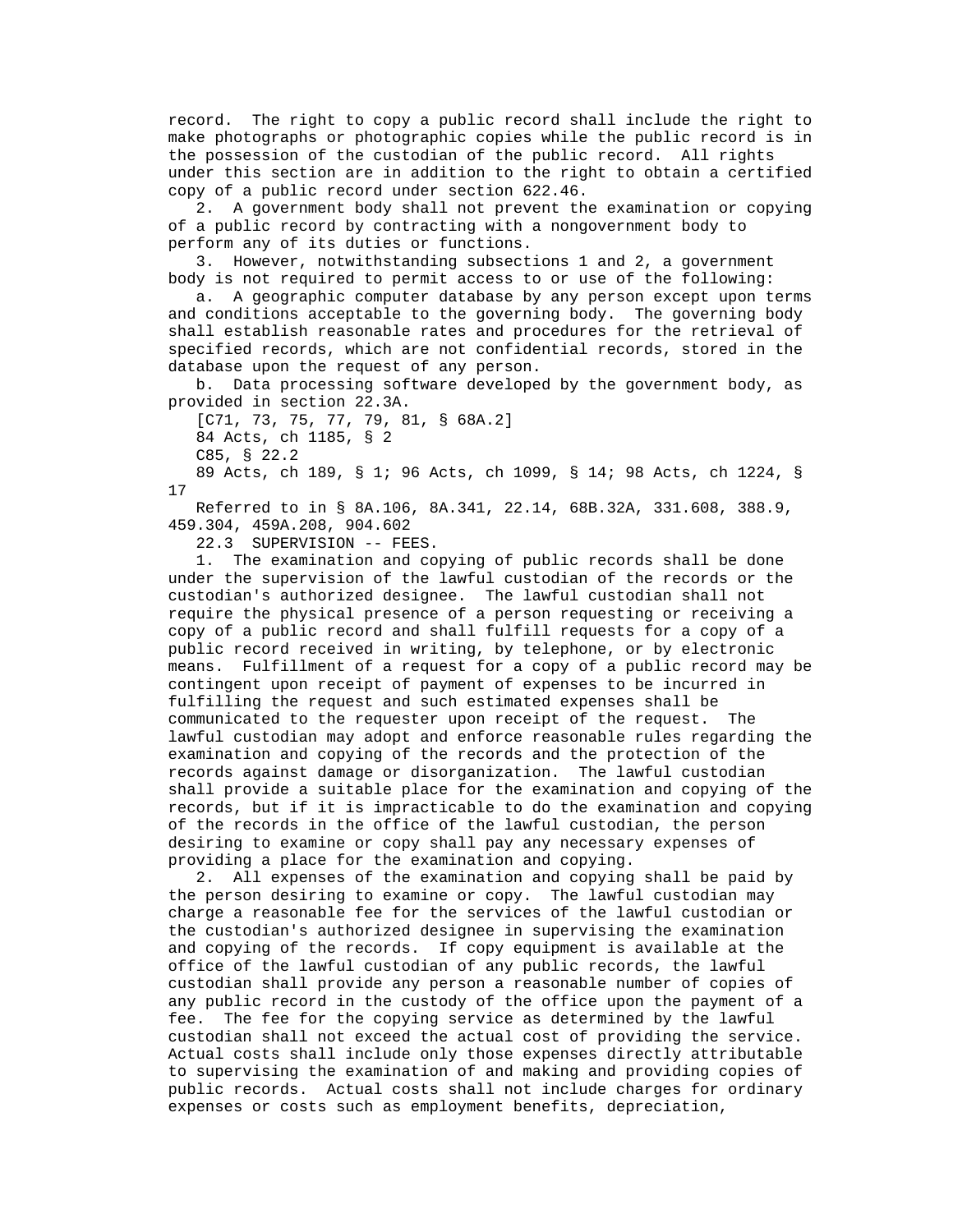maintenance, electricity, or insurance associated with the administration of the office of the lawful custodian. [C71, 73, 75, 77, 79, 81, § 68A.3] C85, § 22.3

 2001 Acts, ch 44, §2; 2005 Acts, ch 103, §1; 2006 Acts, ch 1010, §14

Referred to in § 2.42, 8A.341, 321.11, 483A.22A

22.3A ACCESS TO DATA PROCESSING SOFTWARE.

1. As used in this section:

 a. "Access" means the instruction of, communication with, storage of data in, or retrieval of data from a computer.

 b. "Computer" means an electronic device which performs logical, arithmetical, and memory functions by manipulations of electronic or magnetic impulses, and includes all input, output, processing, storage, and communication facilities which are connected or related to the computer including a computer network. As used in this paragraph, "computer" includes any central processing unit, front-end processing unit, miniprocessor, or microprocessor, and related peripheral equipment such as data storage devices, document scanners, data entry terminal controllers, and data terminal equipment and systems for computer networks.

 c. "Computer network" means a set of related, remotely connected devices and communication facilities including two or more computers with capability to transmit data among them through communication facilities.

 d. "Data" means a representation of information, knowledge, facts, concepts, or instructions that has been prepared or is being prepared in a formalized manner and has been processed, or is intended to be processed, in a computer. Data may be stored in any form, including but not limited to a printout, magnetic storage media, disk, compact disc, punched card, or as memory of a computer.

 e. "Data processing software" means an ordered set of instructions or statements that, when executed by a computer, causes the computer to process data, and includes any program or set of programs, procedures, or routines used to employ and control capabilities of computer hardware. As used in this paragraph "data processing software" includes but is not limited to an operating system, compiler, assembler, utility, library resource, maintenance routine, application, or computer networking program.

 2. A government body may provide, restrict, or prohibit access to data processing software developed by the government body, regardless of whether the data processing software is separated or combined with a public record. A government body shall establish policies and procedures to provide access to public records which are combined with its data processing software. A public record shall not be withheld from the public because it is combined with data processing software. A government body shall not acquire any electronic data processing system for the storage, manipulation, or retrieval of public records that would impair the government body's ability to permit the examination of a public record and the copying of a public record in either written or electronic form. If it is necessary to separate a public record from data processing software in order to permit the examination or copying of the public record, the government body shall bear the cost of separation of the public record from the data processing software. The electronic public record shall be made available in a format useable with commonly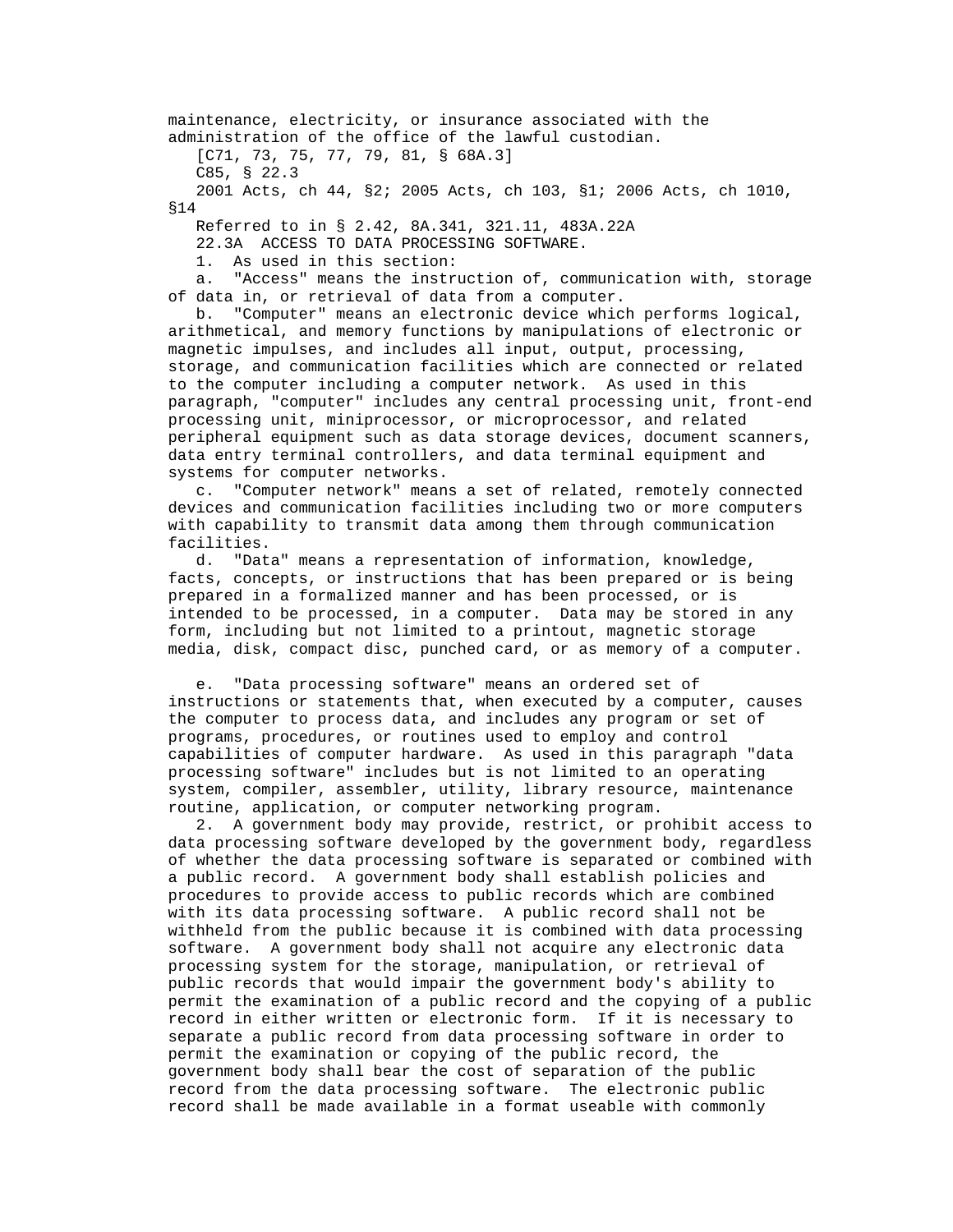available data processing or database management software. The cost chargeable to a person receiving a public record separated from data processing software under this subsection shall not be in excess of the charge under this chapter unless the person receiving the public record requests that the public record be specially processed. A government body may establish payment rates and procedures required to provide access to data processing software, regardless of whether the data processing software is separated from or combined with a public record. Proceeds from payments may be considered repayment receipts, as defined in section 8.2. The payment amount shall be calculated as follows:

 a. The amount charged for access to a public record shall be not more than that required to recover direct publication costs, including but not limited to editing, compilation, and media production costs, incurred by the government body in developing the data processing software and preparing the data processing software for transfer to the person. The amount shall be in addition to any other fee required to be paid under this chapter for the examination and copying of a public record. If a person accesses a public record stored in an electronic format that does not require formatting, editing, or compiling to access the public record, the charge for providing the accessed public record shall not exceed the reasonable cost of accessing that public record. The government body shall, if requested, provide documentation which explains and justifies the amount charged. This paragraph shall not apply to any publication for which a price has been established pursuant to another section, including section 2A.5.

 b. If access to the data processing software is provided to a person for a purpose other than provided in paragraph "a", the amount may be established according to the discretion of the government body, and may be based upon competitive market considerations as determined by the government body.

 3. A government body is granted and may apply for and receive any legal protection necessary to secure a right to or an interest in data processing software developed by the government body, including but not limited to federal copyright, patent, and trademark protections, and any trade secret protection available under chapter 550. The government body may enter into agreements for the sale or distribution of its data processing software, including marketing and licensing agreements. The government body may impose conditions upon the use of the data processing software that is otherwise consistent with state and federal law.

 96 Acts, ch 1099, §15; 98 Acts, ch 1224, § 18; 99 Acts, ch 207, §12; 2003 Acts, ch 35, §38, 49

Referred to in § 8A.222, 8A.341, 22.2, 22.7, 169A.1

22.4 HOURS WHEN AVAILABLE.

 The rights of persons under this chapter may be exercised at any time during the customary office hours of the lawful custodian of the records. However, if the lawful custodian does not have customary office hours of at least thirty hours per week, such right may be exercised at any time from nine o'clock a.m. to noon and from one o'clock p.m. to four o'clock p.m. Monday through Friday, excluding legal holidays, unless the person exercising such right and the lawful custodian agree on a different time.

 [C71, 73, 75, 77, 79, 81, § 68A.4] 84 Acts, ch 1185, § 3 C85, § 22.4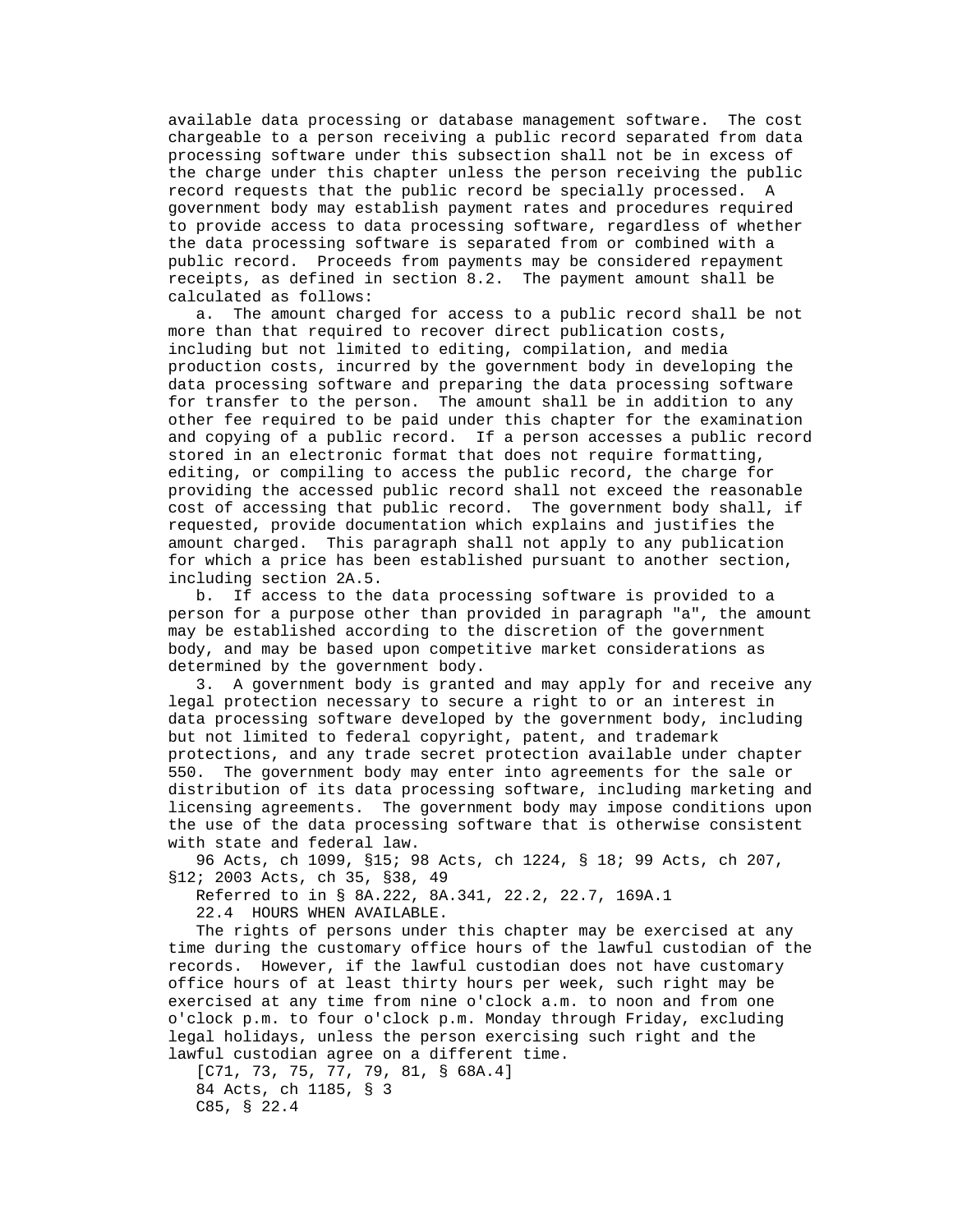Referred to in § 8A.341

22.5 ENFORCEMENT OF RIGHTS.

 The provisions of this chapter and all rights of persons under this chapter may be enforced by mandamus or injunction, whether or not any other remedy is also available. In the alternative, rights under this chapter also may be enforced by an action for judicial review according to the provisions of the Iowa administrative procedure Act, chapter 17A, if the records involved are records of an "agency" as defined in that Act.

 [C71, 73, 75, 77, 79, 81, § 68A.5] 84 Acts, ch 1185, § 4 C85, § 22.5 2003 Acts, ch 44, §114 Referred to in § 8A.341 22.6 PENALTY.

 It shall be unlawful for any person to deny or refuse any citizen of Iowa any right under this chapter, or to cause any such right to be denied or refused. Any person knowingly violating or attempting to violate any provision of this chapter where no other penalty is provided shall be guilty of a simple misdemeanor.

[C71, 73, 75, 77, 79, 81, § 68A.6] C85, § 22.6 Referred to in § 8A.341, 22.10, 22.14, 455K.4 Penalty applicable to violations under §455K.4 22.7 CONFIDENTIAL RECORDS.

 The following public records shall be kept confidential, unless otherwise ordered by a court, by the lawful custodian of the records, or by another person duly authorized to release such information:

 1. Personal information in records regarding a student, prospective student, or former student maintained, created, collected or assembled by or for a school corporation or educational institution maintaining such records. This subsection shall not be construed to prohibit a postsecondary education institution from disclosing to a parent or guardian information regarding a violation of a federal, state, or local law, or institutional rule or policy governing the use or possession of alcohol or a controlled substance if the child is under the age of twenty-one years and the institution determines that the student committed a disciplinary violation with respect to the use or possession of alcohol or a controlled substance regardless of whether that information is contained in the student's education records.

 2. Hospital records, medical records, and professional counselor records of the condition, diagnosis, care, or treatment of a patient or former patient or a counselee or former counselee, including outpatient. However, confidential communications between a crime victim and the victim's counselor are not subject to disclosure except as provided in section 915.20A. However, the Iowa department of public health shall adopt rules which provide for the sharing of information among agencies and providers concerning the maternal and child health program including but not limited to the statewide child immunization information system, while maintaining an individual's confidentiality.

 3. Trade secrets which are recognized and protected as such by law.

 4. Records which represent and constitute the work product of an attorney, which are related to litigation or claim made by or against a public body.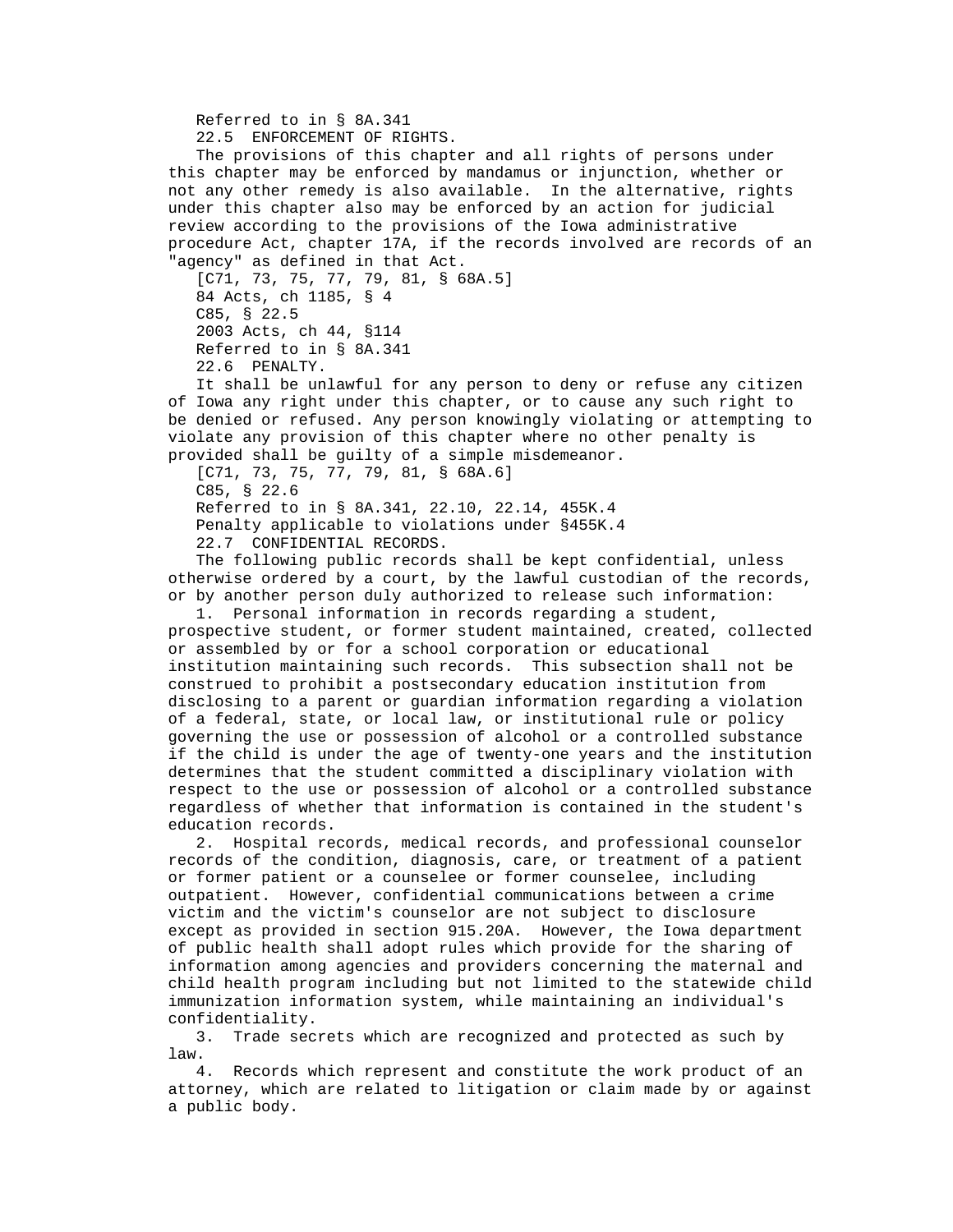5. Peace officers' investigative reports, and specific portions of electronic mail and telephone billing records of law enforcement agencies if that information is part of an ongoing investigation, except where disclosure is authorized elsewhere in this Code. However, the date, time, specific location, and immediate facts and circumstances surrounding a crime or incident shall not be kept confidential under this section, except in those unusual circumstances where disclosure would plainly and seriously jeopardize an investigation or pose a clear and present danger to the safety of an individual. Specific portions of electronic mail and telephone billing records may be kept confidential under this subsection only for as long as the statute of limitations would have run on a respective crime that is under investigation.

 6. Reports to governmental agencies which, if released, would give advantage to competitors and serve no public purpose.

 7. Appraisals or appraisal information concerning the purchase of real or personal property for public purposes, prior to public announcement of a project.

 8. Iowa department of economic development information on an industrial prospect with which the department is currently negotiating.

 9. Criminal identification files of law enforcement agencies. However, records of current and prior arrests and criminal history data shall be public records.

 10. Personal information in confidential personnel records of the military division of the department of public defense of the state.

 11. Personal information in confidential personnel records of public bodies including but not limited to cities, boards of supervisors and school districts.

 12. Financial statements submitted to the department of agriculture and land stewardship pursuant to chapter 203 or chapter 203C, by or on behalf of a licensed grain dealer or warehouse operator or by an applicant for a grain dealer license or warehouse license.

 13. The records of a library which, by themselves or when examined with other public records, would reveal the identity of the library patron checking out or requesting an item or information from the library. The records shall be released to a criminal or juvenile justice agency only pursuant to an investigation of a particular person or organization suspected of committing a known crime. The records shall be released only upon a judicial determination that a rational connection exists between the requested release of information and a legitimate end and that the need for the information is cogent and compelling.

 14. The material of a library, museum or archive which has been contributed by a private person to the extent of any limitation that is a condition of the contribution.

 15. Information concerning the procedures to be used to control disturbances at adult correctional institutions. Such information shall also be exempt from public inspection under section 17A.3. As used in this subsection disturbance means a riot or a condition that can reasonably be expected to cause a riot.

 16. Information in a report to the Iowa department of public health, to a local board of health, or to a local health department, which identifies a person infected with a reportable disease.

 17. Records of identity of owners of public bonds or obligations maintained as provided in section 76.10 or by the issuer of the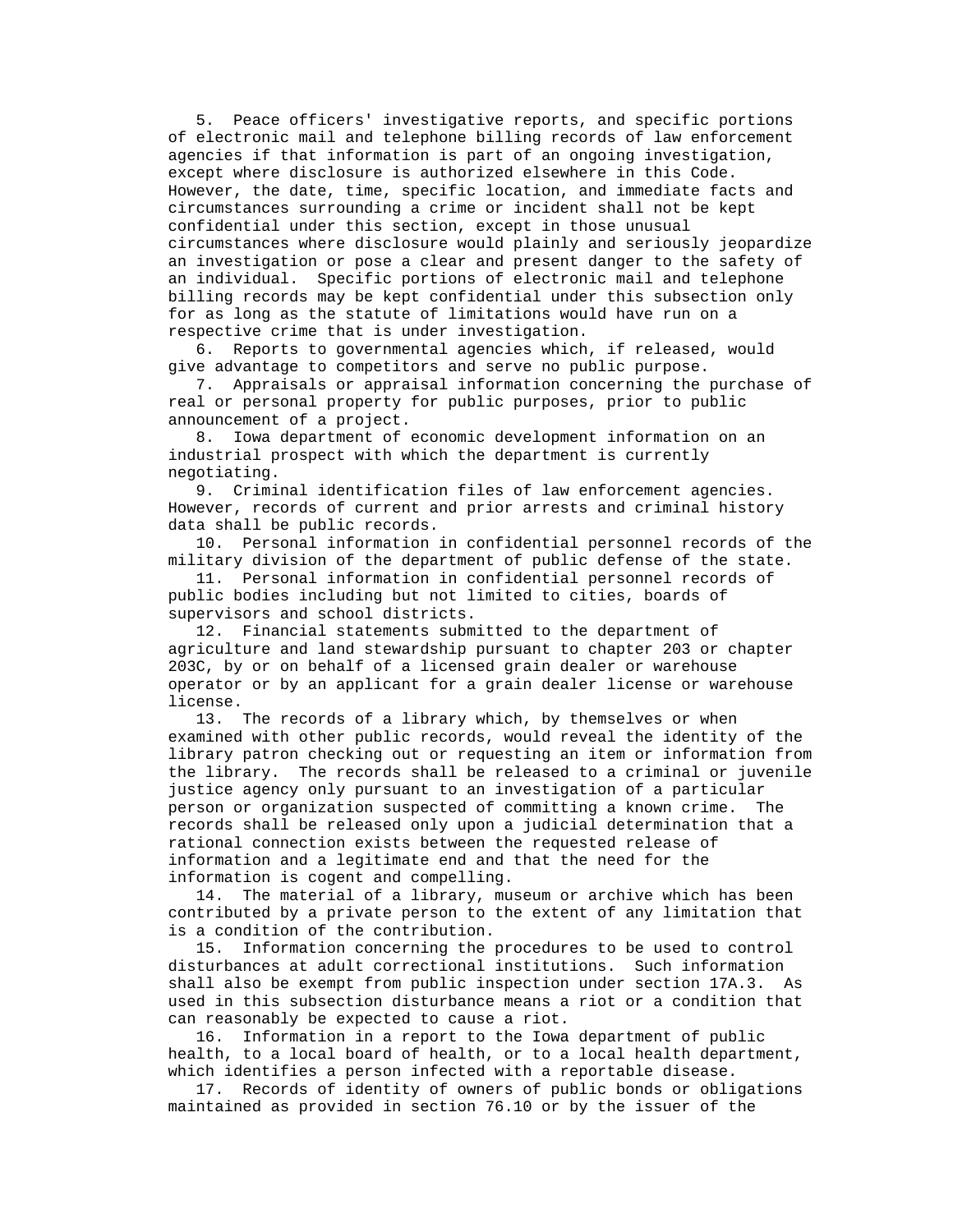public bonds or obligations. However, the issuer of the public bonds or obligations and a state or federal agency shall have the right of access to the records.

 18. Communications not required by law, rule, procedure, or contract that are made to a government body or to any of its employees by identified persons outside of government, to the extent that the government body receiving those communications from such persons outside of government could reasonably believe that those persons would be discouraged from making them to that government body if they were available for general public examination. As used in this subsection, "persons outside of government" does not include persons or employees of persons who are communicating with respect to a consulting or contractual relationship with a government body or who are communicating with a government body with whom an arrangement for compensation exists. Notwithstanding this provision:

 a. The communication is a public record to the extent that the person outside of government making that communication consents to its treatment as a public record.

 b. Information contained in the communication is a public record to the extent that it can be disclosed without directly or indirectly indicating the identity of the person outside of government making it or enabling others to ascertain the identity of that person.

 c. Information contained in the communication is a public record to the extent that it indicates the date, time, specific location, and immediate facts and circumstances surrounding the occurrence of a crime or other illegal act, except to the extent that its disclosure would plainly and seriously jeopardize a continuing investigation or pose a clear and present danger to the safety of any person. In any action challenging the failure of the lawful custodian to disclose any particular information of the kind enumerated in this paragraph, the burden of proof is on the lawful custodian to demonstrate that the disclosure of that information would jeopardize such an investigation or would pose such a clear and present danger.

 19. Examinations, including but not limited to cognitive and psychological examinations for law enforcement officer candidates administered by or on behalf of a governmental body, to the extent that their disclosure could reasonably be believed by the custodian to interfere with the accomplishment of the objectives for which they are administered.

 20. Information concerning the nature and location of any archaeological resource or site if, in the opinion of the state archaeologist, disclosure of the information will result in unreasonable risk of damage to or loss of the resource or site where the resource is located. This subsection shall not be construed to interfere with the responsibilities of the federal government or the state historic preservation officer pertaining to access, disclosure, and use of archaeological site records.

 21. Information concerning the nature and location of any ecologically sensitive resource or site if, in the opinion of the director of the department of natural resources after consultation with the state ecologist, disclosure of the information will result in unreasonable risk of damage to or loss of the resource or site where the resource is located. This subsection shall not be construed to interfere with the responsibilities of the federal government or the director of the department of natural resources and the state ecologist pertaining to access, disclosure, and use of the ecologically sensitive site records.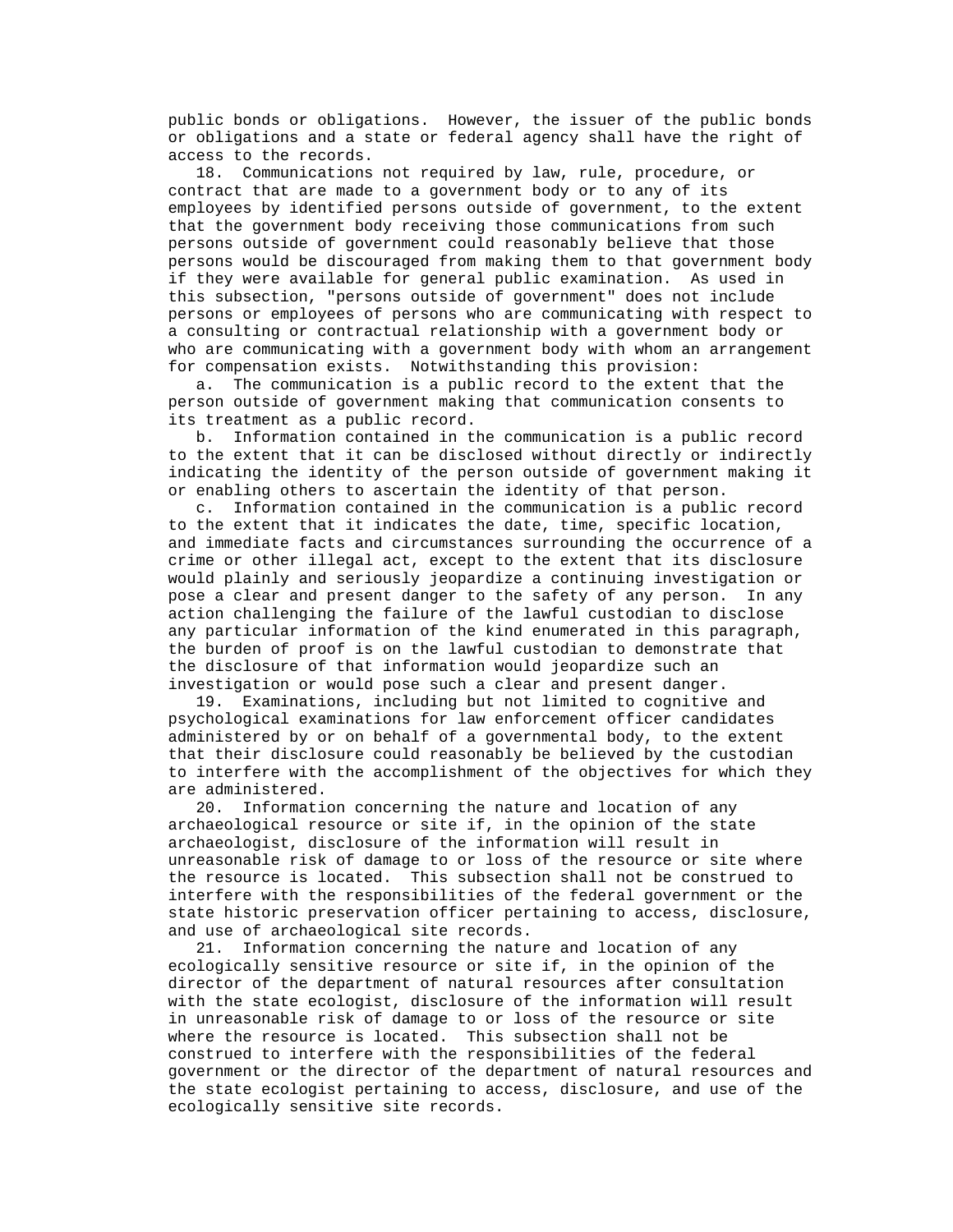22. Reports or recommendations of the Iowa insurance guaranty association filed or made pursuant to section 515B.10, subsection 1, paragraph "a", subparagraph (2).

 23. Information or reports collected or submitted pursuant to section 508C.12, subsections 3 and 5, and section 508C.13, subsection 2, except to the extent that release is permitted under those sections.

 24. Records of purchases of alcoholic liquor from the alcoholic beverages division of the department of commerce which would reveal purchases made by an individual class "E" liquor control licensee. However, the records may be revealed for law enforcement purposes or for the collection of payments due the division pursuant to section 123.24.

 25. Financial information, which if released would give advantage to competitors and serve no public purpose, relating to commercial operations conducted or intended to be conducted by a person submitting records containing the information to the department of agriculture and land stewardship for the purpose of obtaining assistance in business planning.

 26. Applications, investigation reports, and case records of persons applying for county general assistance pursuant to section 252.25.

 27. Marketing and advertising budget and strategy of a nonprofit corporation which is subject to this chapter. However, this exemption does not apply to salaries or benefits of employees who are employed by the nonprofit corporation to handle the marketing and advertising responsibilities.

 28. The information contained in records of the centralized employee registry created in chapter 252G, except to the extent that disclosure is authorized pursuant to chapter 252G.

 29. Records and information obtained or held by independent special counsel during the course of an investigation conducted pursuant to section 68B.31A. Information that is disclosed to a legislative ethics committee subsequent to a determination of probable cause by independent special counsel and made pursuant to section 68B.31 is not a confidential record unless otherwise provided by law.

 30. Information contained in a declaration of paternity completed and filed with the state registrar of vital statistics pursuant to section 144.12A, except to the extent that the information may be provided to persons in accordance with section 144.12A.

 31. Memoranda, work products, and case files of a mediator and all other confidential communications in the possession of a mediator, as provided in chapters 86 and 216. Information in these confidential communications is subject to disclosure only as provided in sections 86.44 and 216.15B, notwithstanding any other contrary provision of this chapter.

 32. Social security numbers of the owners of unclaimed property reported to the treasurer of state pursuant to section 556.11, subsection 2, included on claim forms filed with the treasurer of state pursuant to section 556.19, included in outdated warrant reports received by the treasurer of state pursuant to section 556.2C, or stored in record systems maintained by the treasurer of state for purposes of administering chapter 556, or social security numbers of payees included on state warrants included in records systems maintained by the department of administrative services for the purpose of documenting and tracking outdated warrants pursuant to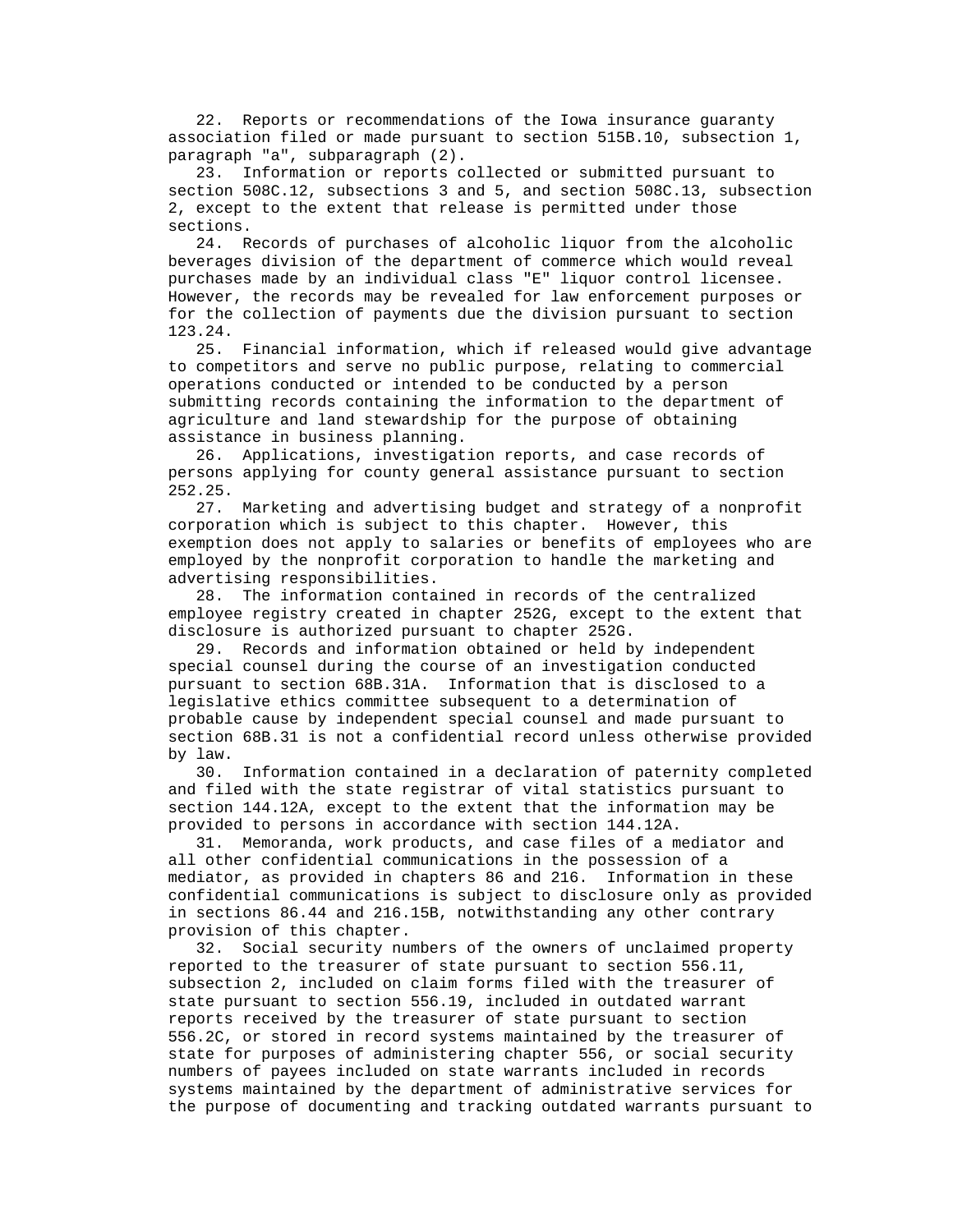section 556.2C.

 33. Data processing software, as defined in section 22.3A, which is developed by a government body.

 34. A record required under the Iowa financial transaction reporting Act listed in section 529.2, subsection 9.

 35. Records of the Iowa department of public health pertaining to participants in the gambling treatment program except as otherwise provided in this chapter.

 36. Records of a law enforcement agency or the state department of transportation regarding the issuance of a driver's license under section 321.189A.

 37. Mediation communications as defined in section 679C.102, except written mediation agreements that resulted from a mediation which are signed on behalf of a governing body. However, confidentiality of mediation communications resulting from mediation conducted pursuant to chapter 216 shall be governed by chapter 216.

 38. a. Records containing information that would disclose, or might lead to the disclosure of, private keys used in an electronic signature or other similar technologies as provided in chapter 554D.

 b. Records which if disclosed might jeopardize the security of an electronic transaction pursuant to chapter 554D.

 39. Information revealing the identity of a packer or a person who sells livestock to a packer as reported to the department of agriculture and land stewardship pursuant to section 202A.2.

 40. The portion of a record request that contains an internet protocol number which identifies the computer from which a person requests a record, whether the person using such computer makes the request through the IowAccess network or directly to a lawful custodian. However, such record may be released with the express written consent of the person requesting the record.

 41. Medical examiner records and reports, including preliminary reports, investigative reports, and autopsy reports. However, medical examiner records and reports shall be released to a law enforcement agency that is investigating the death, upon the request of the law enforcement agency, and autopsy reports shall be released to the decedent's immediate next of kin upon the request of the decedent's immediate next of kin unless disclosure to the decedent's immediate next of kin would jeopardize an investigation or pose a clear and present danger to the public safety or the safety of an individual. Information regarding the cause and manner of death shall not be kept confidential under this subsection unless disclosure would jeopardize an investigation or pose a clear and present danger to the public safety or the safety of an individual.

 42. Information obtained by the commissioner of insurance in the course of an investigation as provided in section 523C.23.

 43. Information obtained by the commissioner of insurance pursuant to section 502.607.

 44. Information provided to the court and state public defender pursuant to section 13B.4, subsection 5; section 814.11, subsection 6; or section 815.10, subsection 5.

 45. The critical asset protection plan or any part of the plan prepared pursuant to section 29C.8 and any information held by the homeland security and emergency management division that was supplied to the division by a public or private agency or organization and used in the development of the critical asset protection plan to include, but not be limited to, surveys, lists, maps, or photographs.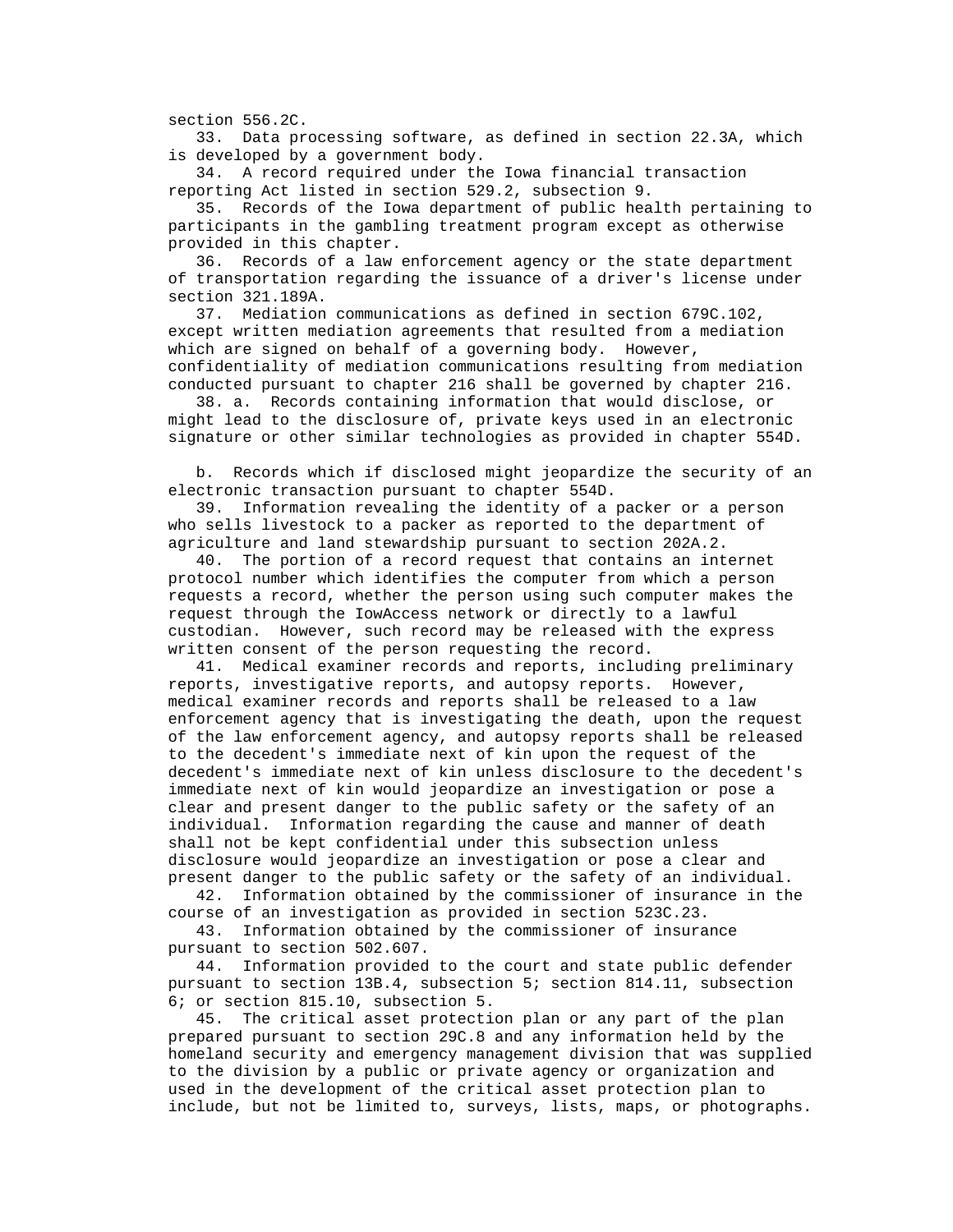However, the administrator shall make the list of assets available for examination by any person. A person wishing to examine the list of assets shall make a written request to the administrator on a form approved by the administrator. The list of assets may be viewed at the division's offices during normal working hours. The list of assets shall not be copied in any manner. Communications and asset information not required by law, rule, or procedure that are provided to the administrator by persons outside of government and for which the administrator has signed a nondisclosure agreement are exempt from public disclosures. The homeland security and emergency management division may provide all or part of the critical asset plan to federal, state, or local governmental agencies which have emergency planning or response functions if the administrator is satisfied that the need to know and intended use are reasonable. An agency receiving critical asset protection plan information from the division shall not redisseminate the information without prior approval of the administrator.

 46. Military personnel records recorded by the county recorder pursuant to section 331.608.

 47. A report regarding interest held in agricultural land required to be filed pursuant to chapter 10B.

 48. Sex offender registry records under chapter 692A, except as provided in section 692A.13.

 49. Confidential information, as defined in section 86.45, subsection 1, filed with the workers' compensation commissioner.

 50. Information concerning security procedures or emergency preparedness information developed and maintained by a government body for the protection of governmental employees, visitors to the government body, persons in the care, custody, or under the control of the government body, or property under the jurisdiction of the government body, if disclosure could reasonably be expected to jeopardize such employees, visitors, persons, or property.

 Such information includes but is not limited to information directly related to vulnerability assessments; information contained in records relating to security measures such as security and response plans, security codes and combinations, passwords, restricted area passes, keys, and security or response procedures; emergency response protocols; and information contained in records that if disclosed would significantly increase the vulnerability of critical physical systems or infrastructures of a government body to attack. This subsection shall only apply to information held by a government body that has adopted a rule or policy identifying the specific records or class of records to which this subsection applies and which is contained in such a record.

 51. The information contained in the information program established in section 124.551, except to the extent that disclosure is authorized pursuant to section 124.553.

 52. The following records relating to a charitable donation made to a foundation acting solely for the support of an institution governed by the state board of regents, to a foundation acting solely for the support of an institution governed by chapter 260C, to a private foundation as defined in section 509 of the Internal Revenue Code organized for the support of a government body, or to an endow Iowa qualified community foundation, as defined in section 15E.303, organized for the support of a government body:

 a. Portions of records that disclose a donor's or prospective donor's personal, financial, estate planning, or gift planning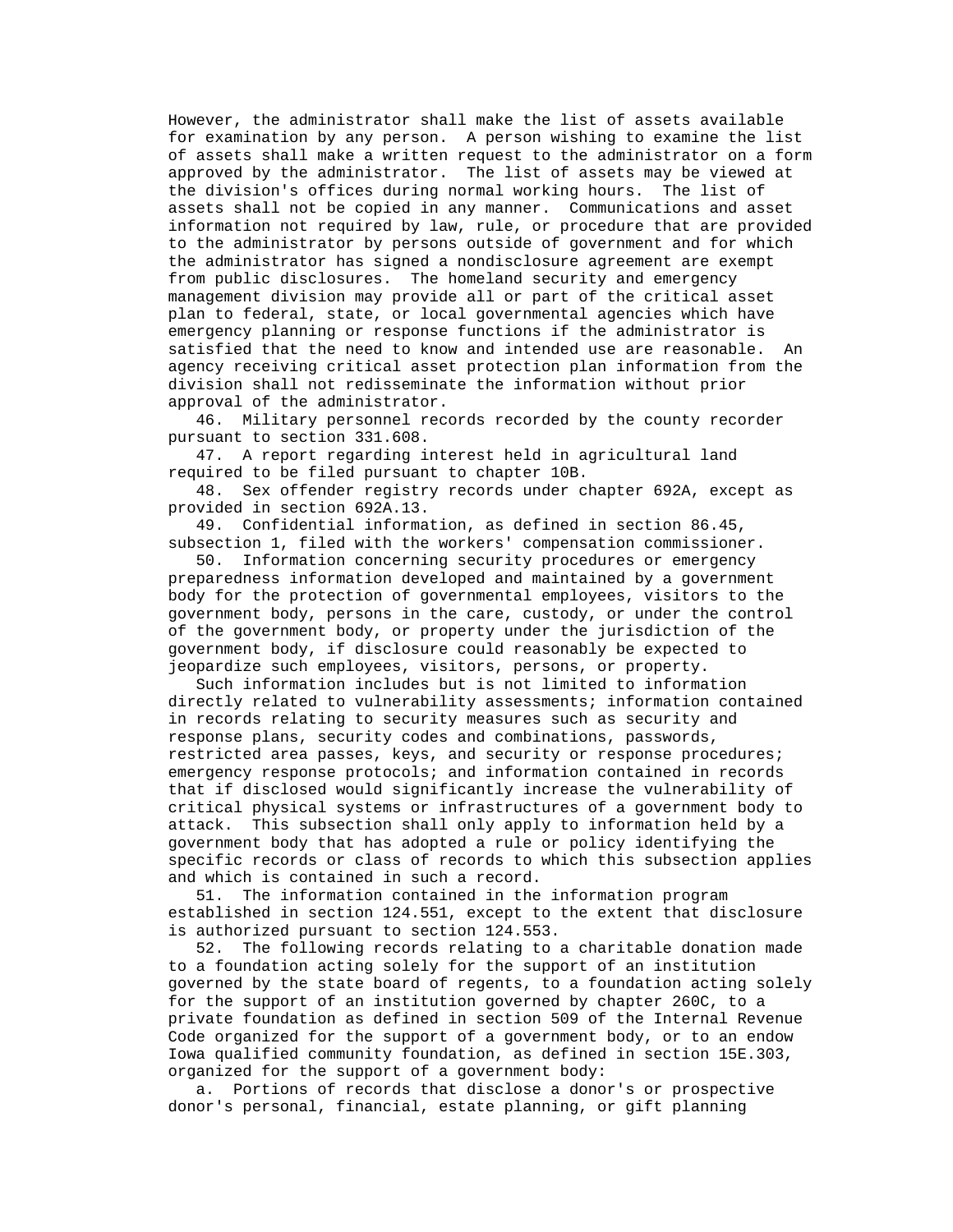matters.

 b. Records received from a donor or prospective donor regarding such donor's prospective gift or pledge.

 c. Records containing information about a donor or a prospective donor in regard to the appropriateness of the solicitation and dollar amount of the gift or pledge.

 d. Portions of records that identify a prospective donor and that provide information on the appropriateness of the solicitation, the form of the gift or dollar amount requested by the solicitor, and the name of the solicitor.

 e. Portions of records disclosing the identity of a donor or prospective donor, including the specific form of gift or pledge that could identify a donor or prospective donor, directly or indirectly, when such donor has requested anonymity in connection with the gift or pledge. This paragraph does not apply to a gift or pledge from a publicly held business corporation.

 f. The confidential records described in paragraphs "a" through "e" shall not be construed to make confidential those portions of records disclosing any of the following:

(1) The amount and date of the donation.

(2) Any donor-designated use or purpose of the donation.

 (3) Any other donor-imposed restrictions on the use of the donation.

 (4) When a pledge or donation is made expressly conditioned on receipt by the donor, or any person related to the donor by blood or marriage within the third degree of consanguinity, of any privilege, benefit, employment, program admission, or other special consideration from the government body, a description of any and all such consideration offered or given in exchange for the pledge or donation.

 g. Except as provided in paragraphs "a" through "f", portions of records relating to the receipt, holding, and disbursement of gifts made for the benefit of regents institutions and made through foundations established for support of regents institutions, including but not limited to written fund-raising policies and documents evidencing fund-raising practices, shall be subject to this chapter.

 This subsection does not apply to a report filed with the ethics and campaign disclosure board pursuant to section 8.7.

 53. Information obtained and prepared by the commissioner of insurance pursuant to section 507.14.

 54. Information obtained and prepared by the commissioner of insurance pursuant to section 507E.5.

 55. An intelligence assessment and intelligence data under chapter 692, except as provided in section 692.8A.

 56. Individually identifiable client information contained in the records of the state database created as a homeless management information system pursuant to standards developed by the United States department of housing and urban development and utilized by the Iowa department of economic development.

 57. The following information contained in the records of any governmental body relating to any form of housing assistance:

a. An applicant's social security number.

b. An applicant's personal financial history.

c. An applicant's personal medical history or records.

 d. An applicant's current residential address when the applicant has been granted or has made application for a civil or criminal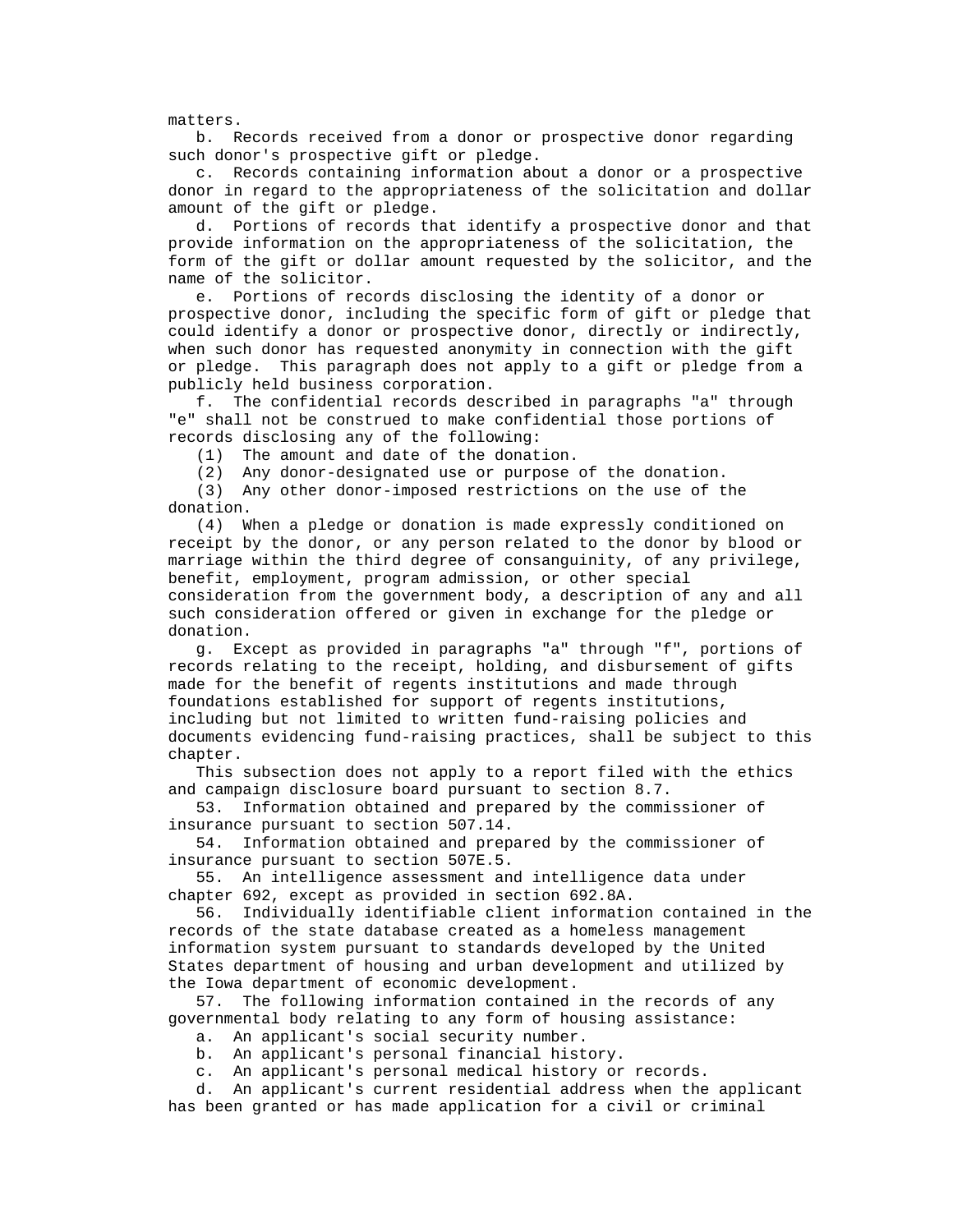restraining order for the personal protection of the applicant or a member of the applicant's household.

 [C71, 73, 75, 77, 79, 81, § 68A.7; 81 Acts, ch 36, § 1, ch 37, § 1, ch 38, § 1, ch 62, § 4]

 83 Acts, ch 90, § 9; 84 Acts, ch 1014, § 1; 84 Acts, ch 1185, § 5, 6

C85, § 22.7

 85 Acts, ch 134, §16; 85 Acts, ch 175, §1; 85 Acts, ch 208, §1; 86 Acts, ch 1184, §1; 86 Acts, ch 1228, §1; 87 Acts, ch 223, § 20; 88 Acts, ch 1010, § 1; 88 Acts, ch 1256, § 1; 89 Acts, ch 194, § 1; 89 Acts, ch 304, § 102; 89 Acts, ch 311, § 22; 90 Acts, ch 1017, §1; 90 Acts, ch 1271, §703; 92 Acts, ch 1212, § 3; 93 Acts, ch 79, §2; 93 Acts, ch 163, §27; 94 Acts, ch 1023, §76; 94 Acts, ch 1064, §1; 94 Acts, ch 1092, §1; 94 Acts, ch 1174, §1; 95 Acts, ch 100, § 1; 95 Acts, ch 129, § 1; 95 Acts, ch 191, § 1; 96 Acts, ch 1037, § 1; 96 Acts, ch 1099, § 16; 96 Acts, ch 1133, § 38; 96 Acts, ch 1150, § 1; 96 Acts, ch 1212, § 10; 97 Acts, ch 92, §1; 97 Acts, ch 159, §1; 98 Acts, ch 1062, §8, 9; 98 Acts, ch 1073, § 9; 98 Acts, ch 1090, § 59, 84; 99 Acts, ch 88, §1, 11, 13; 99 Acts, ch 146, §43; 2000 Acts, ch 1014, §1; 2000 Acts, ch 1140, §1; 2000 Acts, ch 1147, §27; 2000 Acts, ch 1161, §1; 2000 Acts, ch 1189, §25; 2001 Acts, ch 24, §17; 2001 Acts, ch 108, §1; 2002 Acts, ch 1038, §1; 2002 Acts, ch 1067, §13; 2002 Acts, ch 1076, §2; 2002 Acts, ch 1098, §1; 2002 Acts, ch 1117, §53, 56; 2003 Acts, ch 114, §1; 2003 Acts, ch 145, §286; 2003 Acts, ch 179, §157; 2004 Acts, ch 1091, §3; 2004 Acts, ch 1104, §4; 2004 Acts, ch 1147, §6; 2004 Acts, ch 1161, §65, 68; 2004 Acts, ch 1175, §462, 468; 2005 Acts, ch 19, §16; 2005 Acts, ch 68, §2; 2005 Acts, ch 168, §8, 23; 2006 Acts, ch 1054, §1, 2; 2006 Acts, ch 1117, §2; 2006 Acts, ch 1122, §1; 2006 Acts, ch 1127, §1; 2006 Acts, ch 1147, §1, 11; 2006 Acts, ch 1148, §1; 2006 Acts, ch 1185, §57, 58, 92

 Referred to in § 2C.9, 8E.202, 10B.5, 15.274, 21.5, 34A.7A, 68B.31, 68B.32B, 76.11, 87.11, 99G.34, 100.5, 135.43, 136A.7, 147A.26, 166D.10, 202A.2, 203.11B, 203D.4, 206.23A, 232.149, 252G.5, 263B.10, 280.19A, 299A.11, 321.189A, 452A.33, 455B.117, 462A.7, 465C.14, 476.4A, 476.74, 515.109A, 523C.23, 692.8A, 692A.13, 708.2B, 716.6B, 907.4, 915.90

 Future repeal of subsection 39 if substantially similar federal legislation or regulation is implemented; finding and order by secretary of agriculture; 99 Acts, ch 88, §11

22.8 INJUNCTION TO RESTRAIN EXAMINATION.

 1. The district court may grant an injunction restraining the examination, including copying, of a specific public record or a narrowly drawn class of public records. A hearing shall be held on a request for injunction upon reasonable notice as determined by the court to persons requesting access to the record which is the subject of the request for injunction. It shall be the duty of the lawful custodian and any other person seeking an injunction to ensure compliance with the notice requirement. Such an injunction may be issued only if the petition supported by affidavit shows and if the court finds both of the following:

 a. That the examination would clearly not be in the public interest.

 b. That the examination would substantially and irreparably injure any person or persons.

 2. An injunction shall be subject to the rules of civil procedure except that the court in its discretion may waive bond.

3. In actions brought under this section the district court shall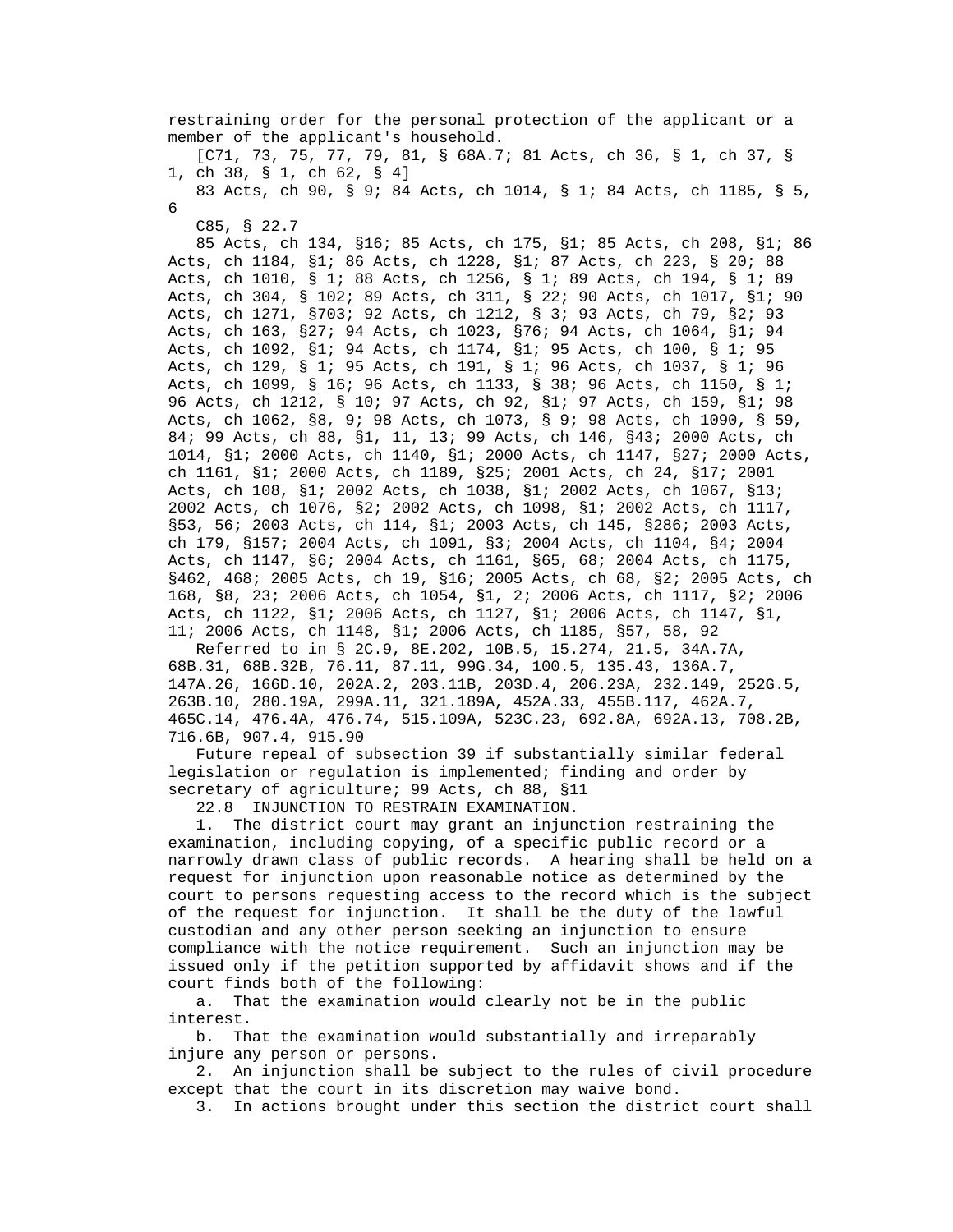take into account the policy of this chapter that free and open examination of public records is generally in the public interest even though such examination may cause inconvenience or embarrassment to public officials or others. A court may issue an injunction restraining examination of a public record or a narrowly drawn class of such records, only if the person seeking the injunction demonstrates by clear and convincing evidence that this section authorizes its issuance. An injunction restraining the examination of a narrowly drawn class of public records may be issued only if such an injunction would be justified under this section for every member within the class of records involved if each of those members were considered separately.

 4. Good-faith, reasonable delay by a lawful custodian in permitting the examination and copying of a government record is not a violation of this chapter if the purpose of the delay is any of the following:

a. To seek an injunction under this section.

 b. To determine whether the lawful custodian is entitled to seek such an injunction or should seek such an injunction.

 c. To determine whether the government record in question is a public record, or confidential record.

 d. To determine whether a confidential record should be available for inspection and copying to the person requesting the right to do so. A reasonable delay for this purpose shall not exceed twenty calendar days and ordinarily should not exceed ten business days.

 e. Actions for injunctions under this section may be brought by the lawful custodian of a government record, or by another government body or person who would be aggrieved or adversely affected by the examination or copying of such a record.

 f. The rights and remedies provided by this section are in addition to any rights and remedies provided by section 17A.19.

[C71, 73, 75, 77, 79, 81, § 68A.8]

84 Acts, ch 1185, § 7

C85, § 22.8

22.9 DENIAL OF FEDERAL FUNDS -- RULES.

 If it is determined that any provision of this chapter would cause the denial of funds, services or essential information from the United States government which would otherwise definitely be available to an agency of this state, such provision shall be suspended as to such agency, but only to the extent necessary to prevent denial of such funds, services, or essential information.

 An agency within the meaning of section 17A.2, subsection 1 shall adopt as a rule, in each situation where this section is believed applicable, its determination identifying those particular provisions of this chapter that must be waived in the circumstances to prevent the denial of federal funds, services, or information.

 [C71, 73, 75, 77, 79, 81, § 68A.9] 84 Acts, ch 1185, § 8 C85, § 22.9

22.10 CIVIL ENFORCEMENT.

 1. The rights and remedies provided by this section are in addition to any rights and remedies provided by section 17A.19. Any aggrieved person, any taxpayer to or citizen of the state of Iowa, or the attorney general or any county attorney, may seek judicial enforcement of the requirements of this chapter in an action brought against the lawful custodian and any other persons who would be appropriate defendants under the circumstances. Suits to enforce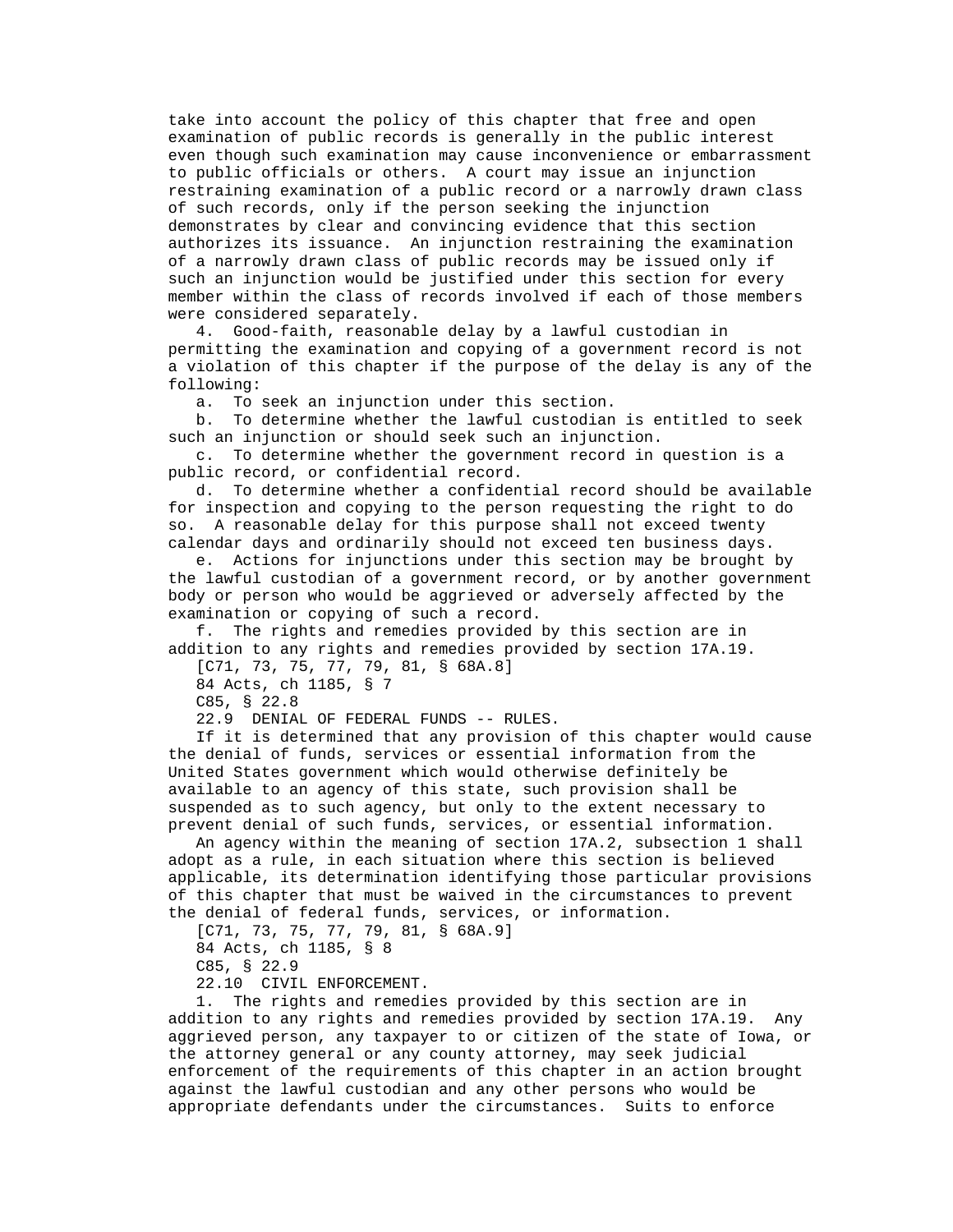this chapter shall be brought in the district court for the county in which the lawful custodian has its principal place of business.

 2. Once a party seeking judicial enforcement of this chapter demonstrates to the court that the defendant is subject to the requirements of this chapter, that the records in question are government records, and that the defendant refused to make those government records available for examination and copying by the plaintiff, the burden of going forward shall be on the defendant to demonstrate compliance with the requirements of this chapter.

 3. Upon a finding by a preponderance of the evidence that a lawful custodian has violated any provision of this chapter, a court:

 a. Shall issue an injunction punishable by civil contempt ordering the offending lawful custodian and other appropriate persons to comply with the requirements of this chapter in the case before it and, if appropriate, may order the lawful custodian and other appropriate persons to refrain for one year from any future violations of this chapter.

 b. Shall assess the persons who participated in its violation damages in the amount of not more than five hundred dollars nor less than one hundred dollars. These damages shall be paid by the court imposing them to the state of Iowa if the body in question is a state government body, or to the local government involved if the body in question is a local government body. A person found to have violated this chapter shall not be assessed such damages if that person proves that the person either voted against the action violating this chapter, refused to participate in the action violating this chapter, or engaged in reasonable efforts under the circumstances to resist or prevent the action in violation of this chapter; had good reason to believe and in good faith believed facts which, if true, would have indicated compliance with the requirements of this chapter; or reasonably relied upon a decision of a court or an opinion of the attorney general or the attorney for the government body.

 c. Shall order the payment of all costs and reasonable attorney fees, including appellate attorney fees, to any plaintiff successfully establishing a violation of this chapter in the action brought under this section. The costs and fees shall be paid by the particular persons who were assessed damages under paragraph "b" of this subsection. If no such persons exist because they have a lawful defense under that paragraph to the imposition of such damages, the costs and fees shall be paid to the successful plaintiff from the budget of the offending government body or its parent.

 d. Shall issue an order removing a person from office if that person has engaged in a prior violation of this chapter for which damages were assessed against the person during the person's term.

 4. Ignorance of the legal requirements of this chapter is not a defense to an enforcement proceeding brought under this section. A lawful custodian or its designee in doubt about the legality of allowing the examination or copying or refusing to allow the examination or copying of a government record is authorized to bring suit at the expense of that government body in the district court of the county of the lawful custodian's principal place of business, or to seek an opinion of the attorney general or the attorney for the lawful custodian, to ascertain the legality of any such action.

 5. Judicial enforcement under this section does not preclude a criminal prosecution under section 22.6 or any other applicable criminal provision.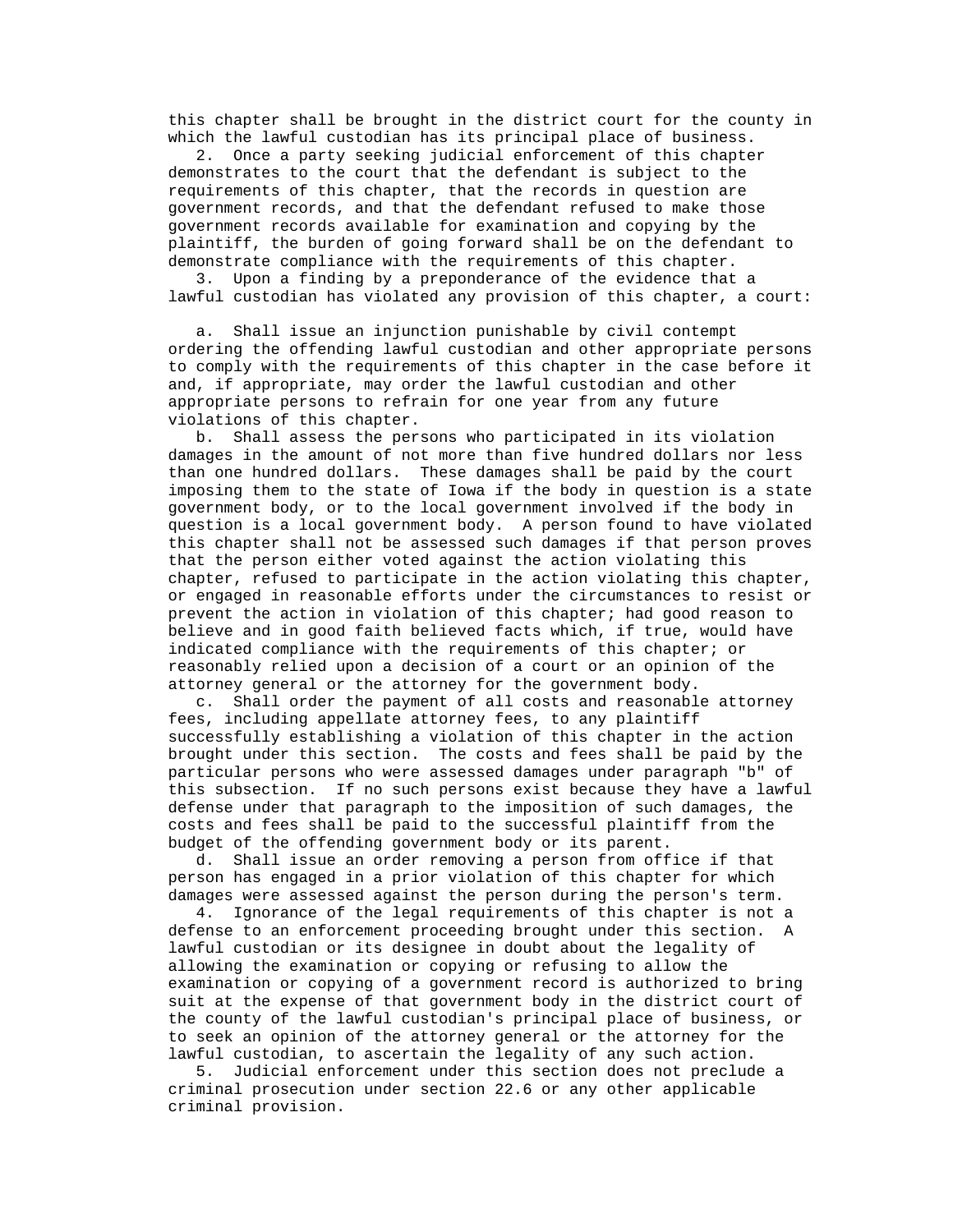84 Acts, ch 1185, § 9; 2005 Acts, ch 99, §2 22.11 FAIR INFORMATION PRACTICES.

 This section may be cited as the "Iowa Fair Information Practices Act". It is the intent of this section to require that the information policies of state agencies are clearly defined and subject to public review and comment.

 1. Each state agency as defined in chapter 17A shall adopt rules which provide the following:

 a. The nature and extent of the personally identifiable information collected by the agency, the legal authority for the collection of that information, and a description of the means of storage.

 b. A description of which of its records are public records, which are confidential records, and which are partially public and partially confidential records and the legal authority for the confidentiality of the records. The description shall indicate whether the records contain personally identifiable information.

 c. The procedure for providing the public with access to public records.

 d. The procedures for allowing a person to review a government record about that person and have additions, dissents, or objections entered in that record unless the review is prohibited by statute.

 e. The procedures by which the subject of a confidential record may have a copy of that record released to a named third party.

 f. The procedures by which the agency shall notify persons supplying information requested by the agency of the use that will be made of the information, which persons outside of the agency might routinely be provided this information, which parts of the information requested are required and which are optional and the consequences of failing to provide the information requested.

 g. Whether a data processing system matches, collates, or permits the comparison of personally identifiable information in one record system with personally identifiable information in another record system.

 2. A state agency shall not use any personally identifiable information after July 1, 1988, unless it is in a record system described by the rules required by this section.

84 Acts, ch 1185, § 10

Referred to in § 22.12

22.12 POLITICAL SUBDIVISIONS.

 A political subdivision or public body which is not a state agency as defined in chapter 17A is not required to adopt policies to implement section 22.11. However, if a public body chooses to adopt policies to implement section 22.11 the policies must be adopted by the elected governing body of the political subdivision of which the public body is a part. The elected governing body must give reasonable notice, make the proposed policy available for public inspection and allow full opportunity for the public to comment before adopting the policy. If the public body is established pursuant to an agreement under chapter 28E, the policy must be adopted by a majority of the public agencies party to the agreement. These policies shall be kept in the office of the county auditor if adopted by the board of supervisors, the city clerk if adopted by a city, and the chief administrative officer of the public body if adopted by some other elected governing body.

84 Acts, ch 1185, § 11

22.13 SETTLEMENTS -- GOVERNMENTAL BODIES.